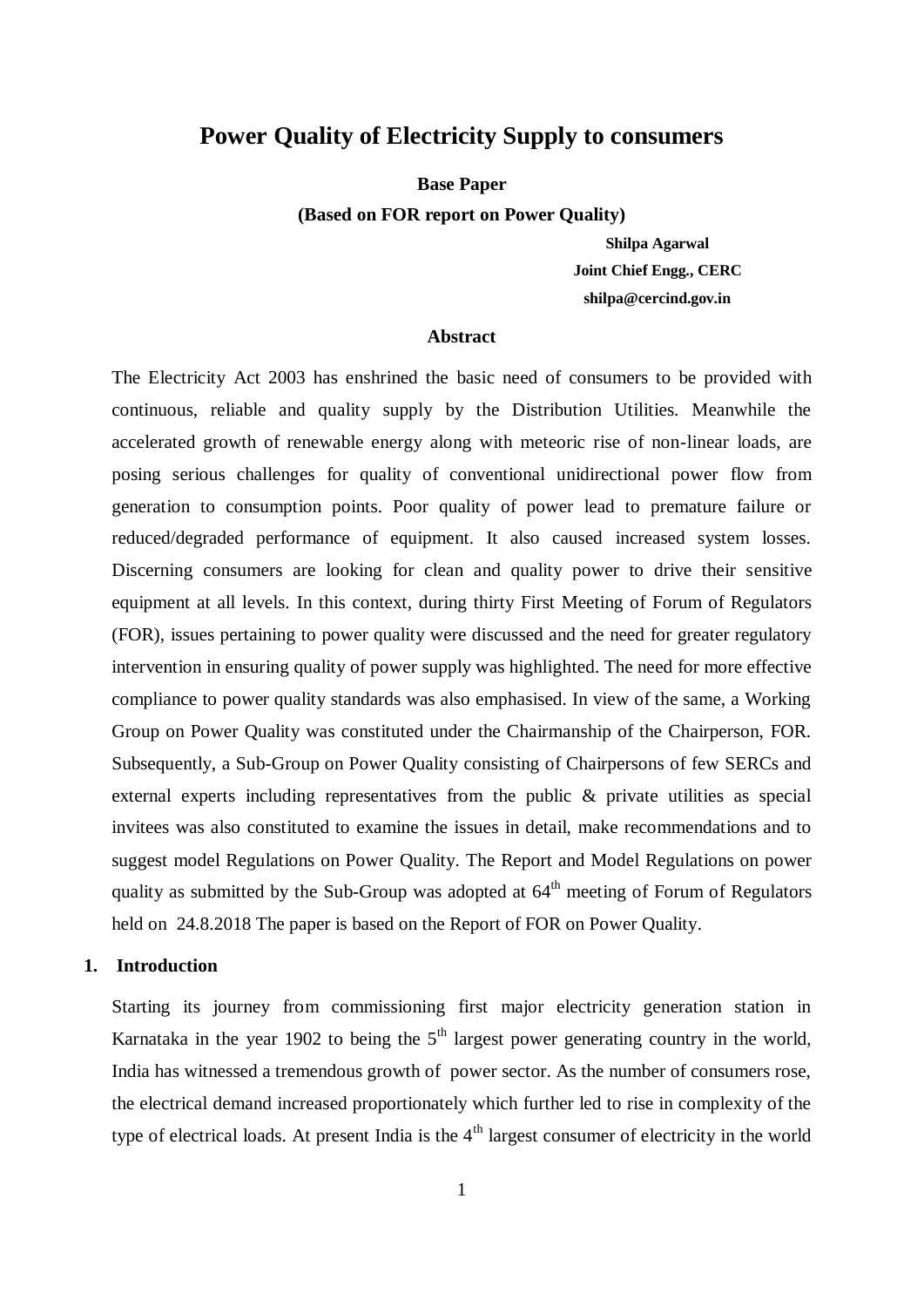but in spite of being one of the leaders both in electricity generation and consumption, it is facing major issues related to Power Quality (PQ).There are many reasons like huge gap between demand and supply just a decade back, lack of awareness and capacity to understand issues and challenges associated with quality of power, restricted availability of technology in detecting and overcoming such challenges.

At present, a few parameters related to power quality are covered under the Central Electricity Authority (CEA) and SERCs Regulations. The State Regulations, when dealing with the aspect of Power Quality through Supply/Grid Code or Standards of Performance are not harmonious across different States and does not cover all aspects of power quality. . There is a need to put emphasis on measurement and introducing incentive/dis-incentive mechanism to ensure compliance to power quality parameters within certain limits. Therefore a separate model Regulation on Power Quality is proposed.

### **2. Power Quality - current state of affairs**

- **a.** Power Quality is drawing increasing attention due to the heavy penetration of Power Electronics based loads in every walk of our lives. PQ parameters like Frequency, Voltage Quality (interruptions, variations, unbalances, flicker, sags, and swells), Harmonics and Power Factor are key matrices/indicators for defining a good PQ environment.
- **b.** The Grid Code, Supply Code and Standard of Performance (SOP) laid by various SERCs do mandate the quality of power to be maintained. But PQ parameters other than frequency and voltage interruptions are not given due attention. Even there are lot of variations in similar PQ parameters specified by different SERCs. Therefore there is a strong need to introduce a harmonized regulation on Power Quality across all States.
- **c.** On a global level, PQ Standards and/or Regulations are specified by IEEE, IEC and EN which cover not only DISCOMs but individual consumers as well. In EU, a DISCOM's performance is measured by supply continuity, voltage monitoring (voltage variations, Flicker, unbalance, harmonics and mains signalling voltage) and Reliability indices (SAIDI, SAIFI, MAIFI etc.). EN 50160 is widely used as the standard for voltage quality.
- **d.** Due to the complexity of the nature of loads connected to the electrical grid, measurement and evaluation of PQ parameters takes prime importance. From compliance monitoring to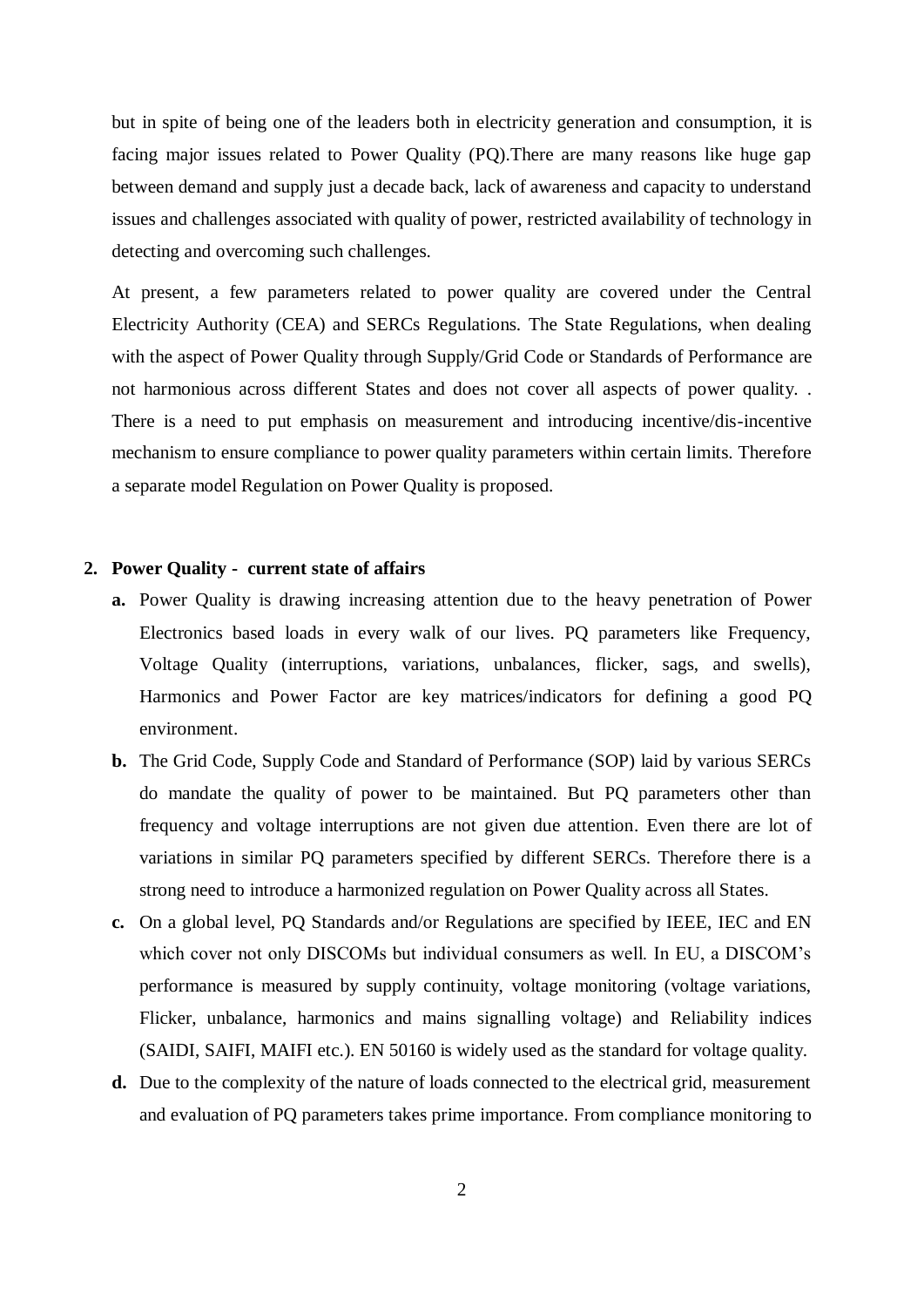system performance monitoring and location based monitoring can be done using appropriate metering guidelines as laid down by IEC standards.

- **e.** In India, various sectors are prone to both generation of higher PQ pollution as well as susceptible to PQ disturbances (such as Commercial Buildings, IT/ITeS, Automobiles, Steel, Cement, etc.)
- **f.** The losses due to PQ issues are economic as well as technical. According to a study conducted by Manufacturer's Association of Information technology (MAIT) in 2009, Indian industries lost \$9.6 billion due to PQ issues which could have been averted by spending less than 10% of the cost of losses. Both utilities as well as consumers are heavily impacted due to the techno-economic losses arising out of poor PQ.

#### **3. Recommendations as per FOR Report on Power Quality**

The recommendations are aimed to provide the solutions which can be used to develop appropriate regulatory framework in India.

#### **a. Need for Power Quality Regulations**

The prevailing legal and policy framework with respect to power quality provides that State Regulators are entrusted with the responsibility to specify or enforce standards with respect to quality, continuity and reliability of services by licensees to the consumers through Regulations. At present, Aggregate Technical & Commercial (AT&C) losses along with few reliability indices are generally monitored by the Regulators to determine performance of DISCOMs. It was observed that main focus of the State Regulators is on management of power factor, frequency and reliability indices of power supply to the consumers. The other important power quality parameters such as voltage sags/swells, voltage fluctuations, voltage unbalance, harmonic distortion and voltage transients etc. are not covered comprehensively in the Regulations. These power quality parameters are not considered for assessing the health of DISCOMs and their obligation to provide quality supply as of now.

Further, it was observed that PQ problems in distribution system are not yet studied extensively by the Utilities. There is either none or only few power quality parameters specified in the Regulations of State Commissions. Further the prescribed limits for the parameters which are specified are varying across different States. Also the standards specified by different State Regulators exhibits different level of efficiency. Moreover monitoring, management and control of power quality parameters, incentive/disincentive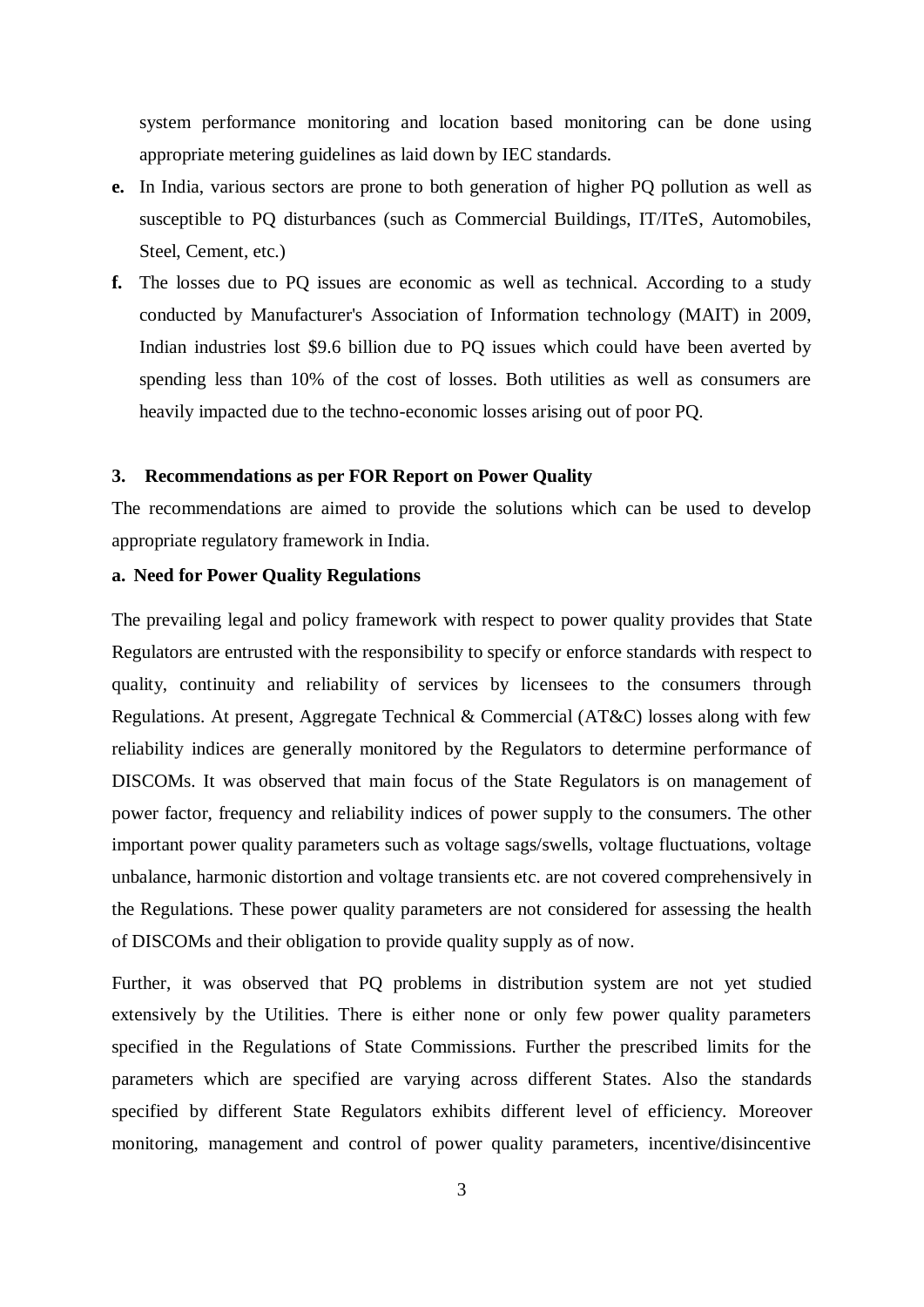mechanism are not widely covered with clearly defined framework in place by the State Regulators. Few of the power quality parameters are covered by some States in different Regulations such as Supply Code or Standards of performance. With increasing penetration of renewable energy, electronic equipment, non-linear loads, data centres and industries running on adjustable speed drives etc. there is a need of emphasizing separate Regulations covering exhaustively all parameters of power quality with a clear incentive/disincentive mechanism to ensure compliance of specified parameters. The separate Regulations on power quality - shall ensure the effective monitoring and compliance.

**It has been recommended that there is a need for Model Regulations on Power Quality which define the power quality indices, roles and responsibilities of various entities, Standards/limits to be followed, incentive/disincentive mechanism and procedure for monitoring, management and control of all aspects of power quality. Model Regulations on Power Quality may be adopted by the SERCs to implement the uniform and consistent Standards on power quality across the country having single national grid.**

#### **b. Should Reliability Indices be Part of the PQ Regulations?**

The Act and Tariff Policy emphasize for supply of reliable and quality power to the consumers. The reliable power means interruption free power supply, whereas power quality refers to both the extent of deviations or distortions in supply wave form and the continuity of supply. The reliability of the power supply is more tangible than power quality therefore over the many years, power quality was perceived as a function of the reliability and the electrical consumers were not averse to the poor power quality by the distribution licensee. State Regulators have specified reliability indices such as SAIFI, SAIDI, CAIDI & MAIFI etc. in Grid/Supply Code or in Standards of Performance Regulations for reporting. However, there is a need that these reliability indices be also strictly monitored and implemented.

**It has been recommended that reliability indices like SAIFI & SAIDI, at the minimum, along with other power quality parameters may be specified in the Model Regulations on Power Quality.**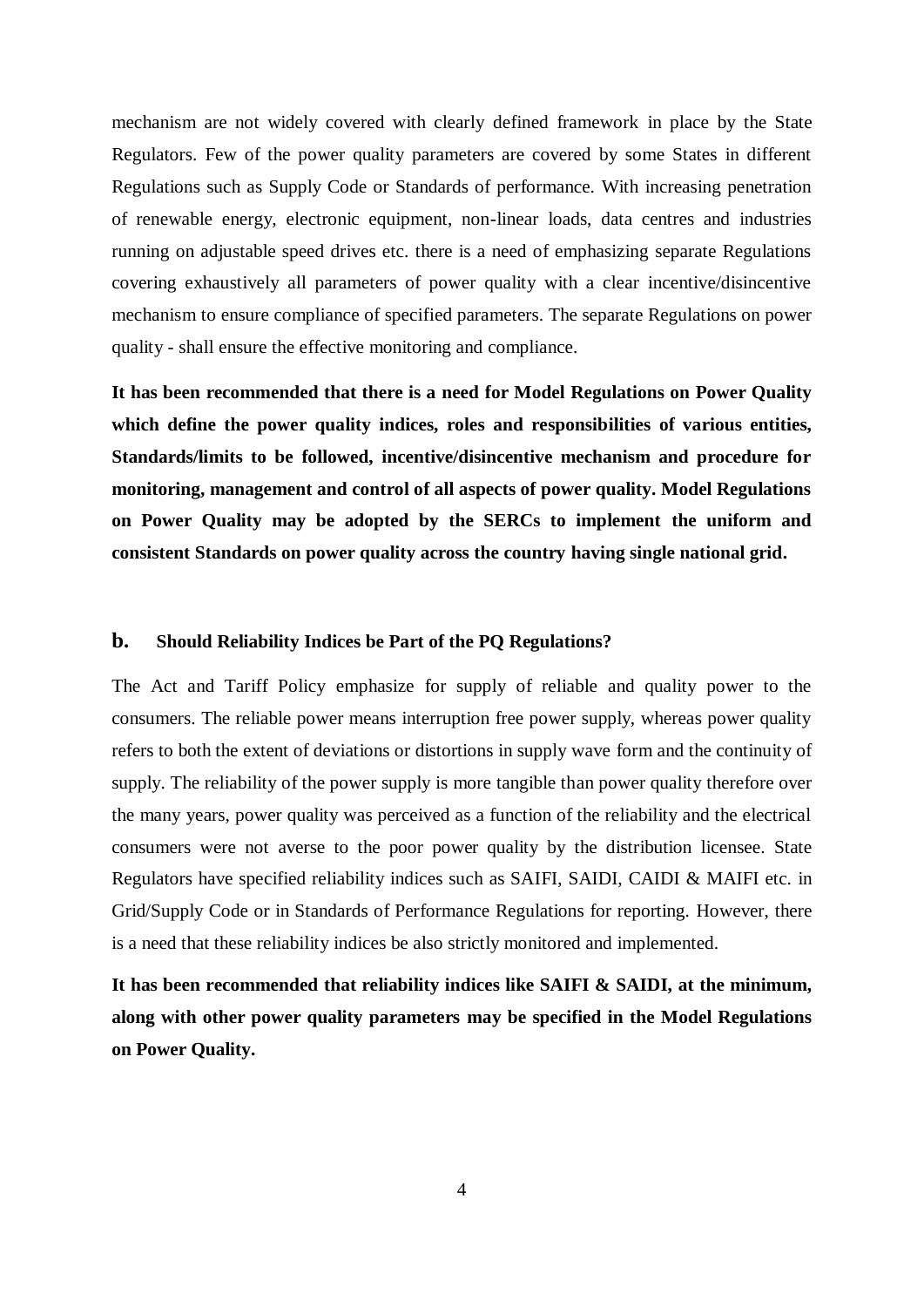# **c. Monitoring of Power Quality parameters at Transmission and Sub-Transmission System Level.**

There is a need to monitor power quality parameters at Transmission and Sub-Transmission System also to ensure that quality power is supplied to the Distribution Utilities. Further power quality monitoring in total supply chain from generation to consumption is required to find out the entity due to which quality is being deteriorating to ensure remedial measures are taken by the entity deteriorating the power quality. CERC and SERCs have notified limits on only few power quality parameters such as frequency, voltage variations etc. in their Supply/Grid code for the transmission & sub-transmission systems. CEA standards which are applicable only to the consumers connected at 33kV or above voltage level also specify limits for a few power quality parameters and these limits are applicable only either for subtransmission or transmission systems. However strict monitoring and control of all the power quality parameters are required to be implemented for reliable and secure grid operations. It is the prime responsibility of different STUs and the CTU to maintain the quality of power at sub-transmission or transmission level as per the limits specified in CERC & SERCs Regulations. However, the experience shows that there is no strict monitoring and implementation of these quality parameters by the Regulators.

**It has been recommended that Regulators at Centre and State level should introduce appropriate reporting and incentive/dis-incentive mechanism in their Grid/Supply Code for regular monitoring and control of the limits for various power quality parameters at transmission and sub-transmission system level. However the Model Regulations on power Quality recommended in the report covers power quality parameters, their limits and incentive /disincentive mechanism for the DISCOMs and the consumers connected at voltage level of 33kV and below in the distribution system.** 

### **d. Which Power Quality Parameters need to be specified in PQ Regulations?**

Power quality is about compatibility between the quality of the power supply from the grid and the proper operation of equipment at consumer end. There is economic cost associated with poor quality of power in the form of degraded performance or premature failure of equipment.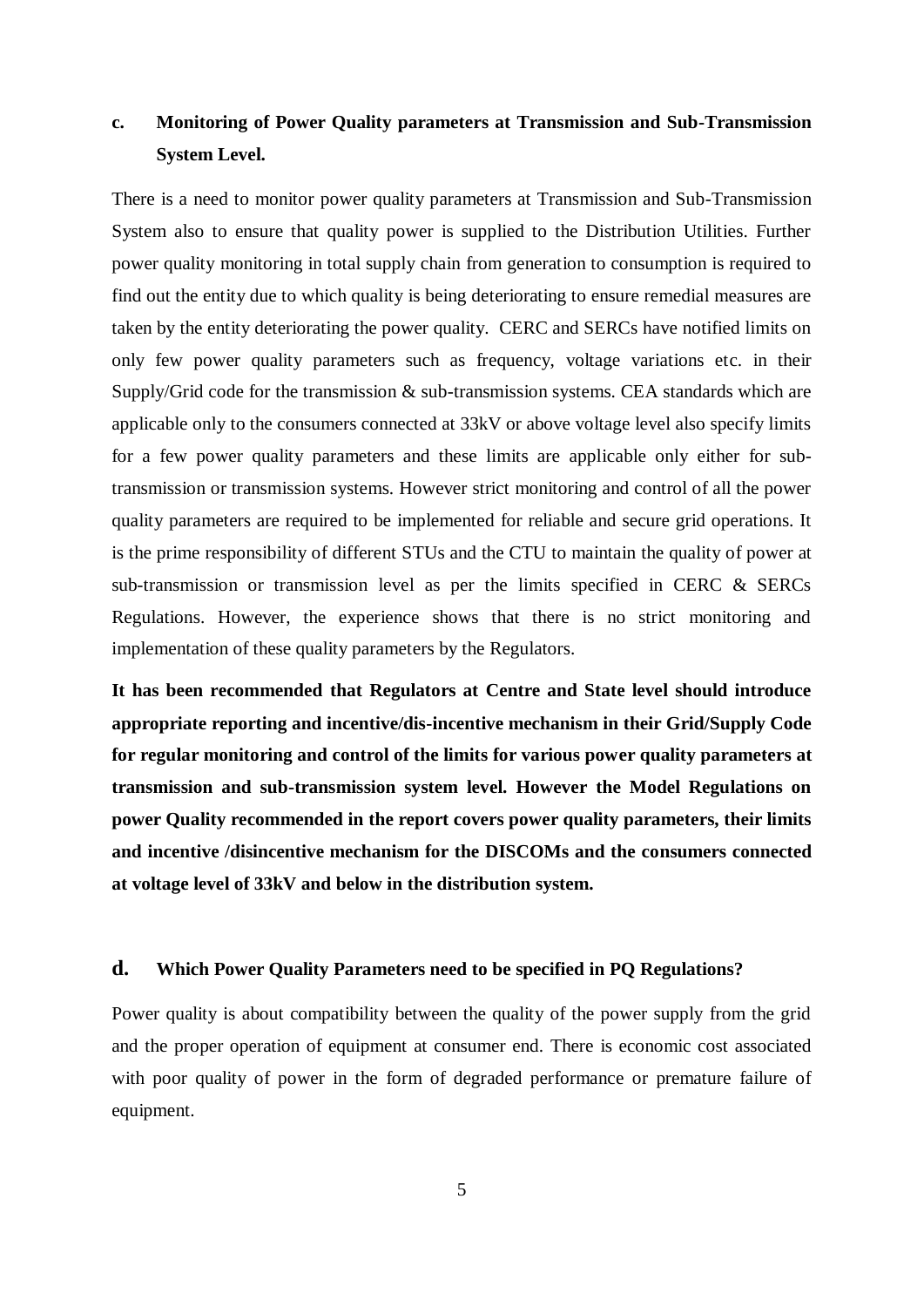There are a number of power quality parameters in IEEE/IEC and other International Standards which can be categorized in Steady State power quality and Disturbances. Large investments may be needed to maintain the quality of power from the existing level to the level of limits specified in these Standards for all power quality parameters. Therefore, it is a challenge to find out optimum balance between investments to improve power quality (or prevent disturbances) and investments in equipment and facility protection. The limits for power quality characteristics may be implemented phase wise based on recommendations of economic analysis of poor power quality on distribution system. During the deliberations sub-group observed that Top three PQ parameters to be monitored are Harmonics, Voltage Variations and Voltage Unbalance.

**It has been recommended that limits for Harmonic Distortion, Voltage Variation & Flicker, Voltage Unbalance, Voltage Sags/Swells and Short & Long Supply Interruptions may be specified in the Model Regulations on Power Quality. The limits for other power quality parameters could be included in Power quality Regulations by the SERCs based on their experience and specific system requirements.**

**The specified limits for various power quality parameters should be consistent and in line with the notified BIS Standards and/or applicable IEEE/IEC Standards or CEA Standards. The limits recommended in the Report for various power quality parameters may be specified in Model Regulations on Power Quality till the time BIS/CEA notifies their Distribution system supply voltage quality standards. Thereafter the BIS/CEA standards limit may be implemented by SERCs.**

#### **e. Recommendation 5: Locations for Power Quality Monitoring.**

The most important aspect in the roadmap towards ensuring better power quality to the consumers is to implement PQ monitoring by installing PQ analysers/meters and thereby compliance monitoring of PQ parameters by the Regulators. PQ measurements at all locations will incur huge investment which may not be advisable in present scenario. PQ measurement may be implemented phase-wise and during first phase, PQ meters may be installed at selective representative locations based on voltage level, type of consumers and significance of the power quality. The measurements undertaken to determine compliance shall be carried out in accordance with the requirements as specified in IEC 61000-4-7 and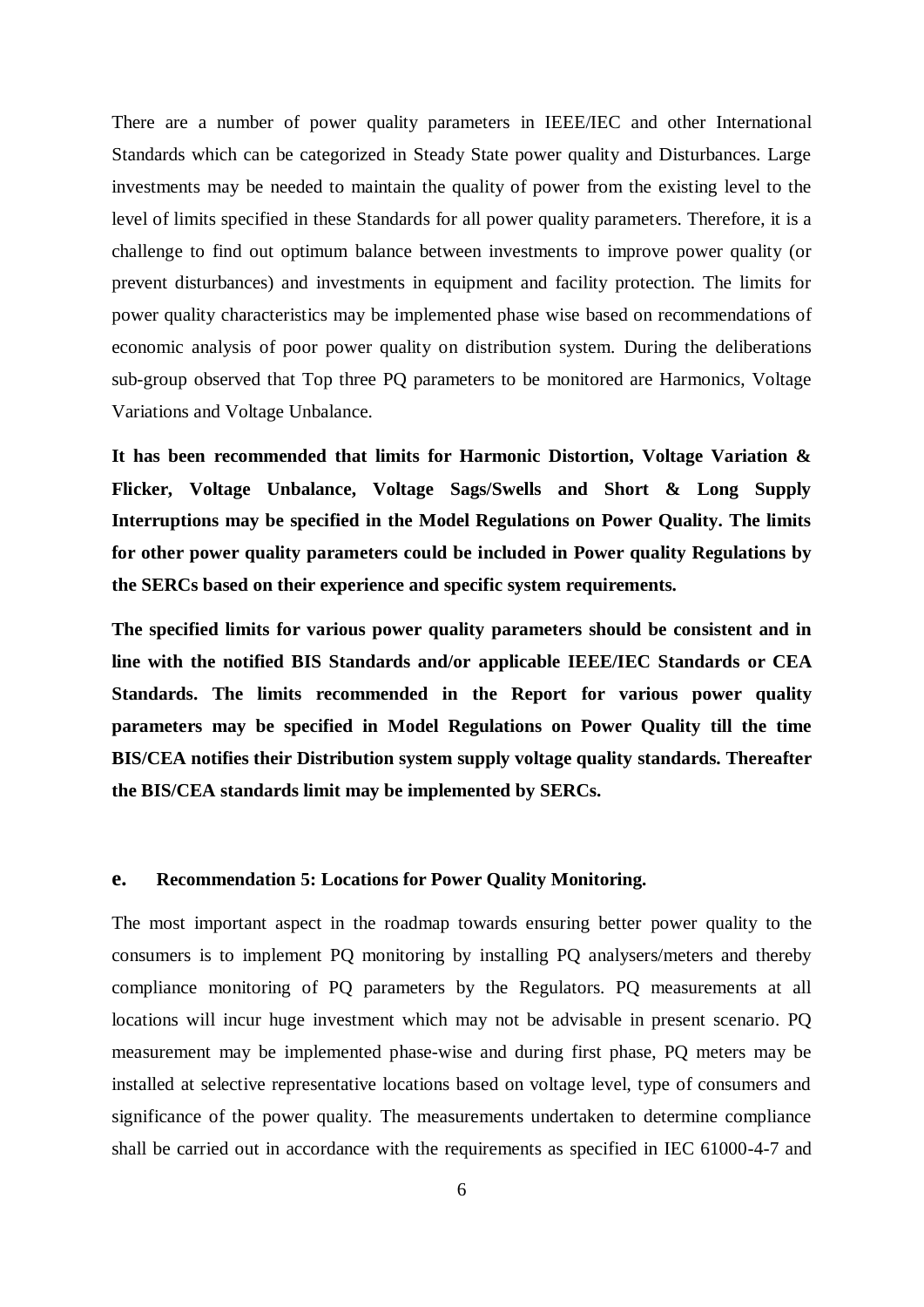IEC 61000-4-30. There should be a continuous metering of harmonics with permanent Class-A Power Quality meters complying with the IEC 61000-4-30 and capable of detecting direction of Harmonics (whether it is upstream or downstream) for all new installations/connections of identified locations. For existing installations / connections at identified locations where CTs/PTs are of lower accuracy class than mandated by IEC 61000- 4-30 Class-A meters, the meters complying with the IEC 61000-4-30 Class-B may be installed.

The information on various PQ parameters extracted from power quality meters should be reported in a standard formats at regular intervals to the Regulators. These compliance standards can be framed referring to various available International standards and guidelines.

As per available data, there are about 1.5 Lakh 11kV feeders (about 90,000 rural and 60,000 urban feeders) and about 90 Lakh Distribution Transformers (DTRs) for feeding power to about 25 Crore households across different States in the country. For compliance monitoring, the State Regulators may take pre-defined percentage of 11kV feeders and of DTRs to start PQ measurement and verification during initial phases. In the first phase, the distribution licensee may install Power Quality meters for 50% of total 33kV/11kV feeders, 25% of total DTRs. In the second phase, Distribution Licensee should cover 100% of 33kV/11kV feeders and at least 60% of total DTRs. In the third phase, 100% DTRs may be covered.

Further, the PQ meters may be installed at all consumers' end prone to PQ disturbances or harmonic generation such as arc furnace, data centres, large industries, malls etc. There should be a provision in Regulations for verification of PQ parameters by DISCOM on sample basis based on the consumer's complaints.

Further power quality should be monitored at other grid connected entities such as generating company whose distributed generation resource are connected at voltage level of 33kV or below, electric vehicle charging stations and prosumers which may be a source of current harmonics. In case of solar and wind generation, the power quality may also be monitored at input of transformer.

**It has been recommended that continuous monitoring and reporting of power quality parameters as specified in the Model regulations by the Distribution Licensees at all the identified locations. The compliance may be reported in standard formats at regular intervals. For the initial phase, Regulators may direct Distribution Licensee to install**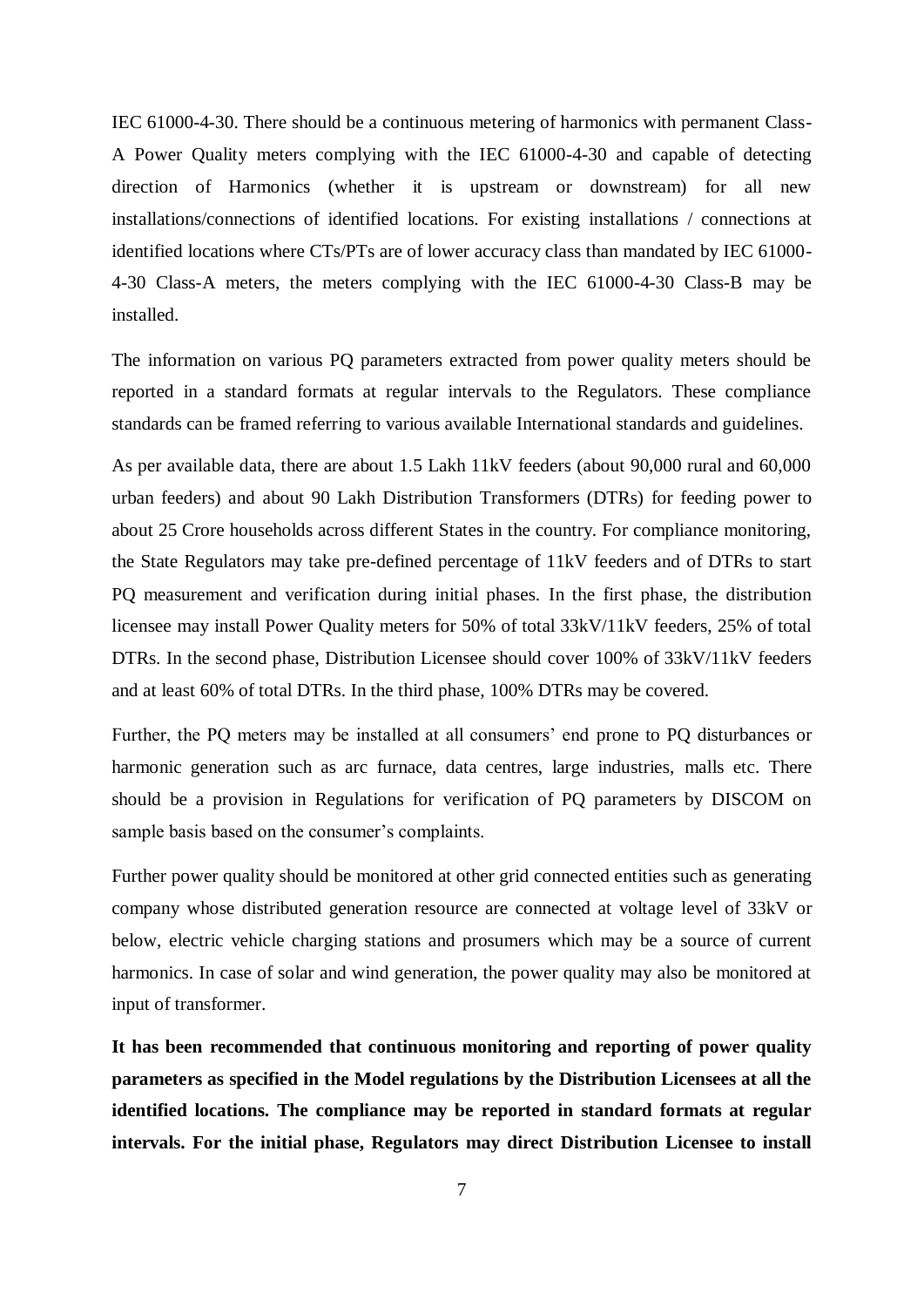**Power Quality meters for all strategic locations and for bulk consumers with threshold Contract Demand of 1 MVA and above.**

#### **f. Incentive/ Dis-incentive Mechanism for Power Quality.**

To ensure quality supply in the entire Power System, all stakeholders (DISCOMs, Regulators, Consumers, Service Providers, etc.) in the power system chain are expected to contribute in a collaborative manner to ensure high quality of power to end-consumers. After notifying the model Regulations on Power quality with consistent and uniform limits for various power quality parameters by different SERCs, it will become important for compliance to introduce tariff based incentive/dis-incentive mechanism for entities which cause distortion in power supply to the consumers. Additional tariff component based on extent of violation of PQ limits may be imposed to the power quality polluters.

Ideally the level of incentive (being the penalty or reward) should be based on the costs that customers incur as a result of quality not being perfect as per the standards. But it is very challenging to calculate actual amount of loss when a PQ event occurs. Some State Regulations provide incentive/penalty to maintain power-factor. However there is no such provision of incentive or penalty for power quality limits in any State Regulations except in few such as Tamil Nadu. In Tamil Nadu State, consumer is liable to pay compensation at 15% of the respective energy tariff when it exceeds harmonics injections limits specified by CEA. However, the compensation is not levied with respect to the intensity of harmonics injected to the grid.

During the first year of implementation, the distribution licensee may monitor and report the power quality parameters in standard formats at regular intervals. From second year, the compensation payable by distribution licensee to consumers for voltage variations, voltage unbalance and voltage harmonics may be kept as nominal as Rs.100/- per week for the deviations beyond limits. The compensation for voltage dips/swells, short voltage interruptions and for long voltage interruption (SAIFI) may be kept as nominal as Rs.50/- per event.

In case of long or sustained voltage interruptions (SAIDI), the distribution licensee is required to pay Value of Lost Load (VOLL) to the consumers. On sustained supply interruptions, consumers are dependent upon alternative supply such as DG set etc. to meet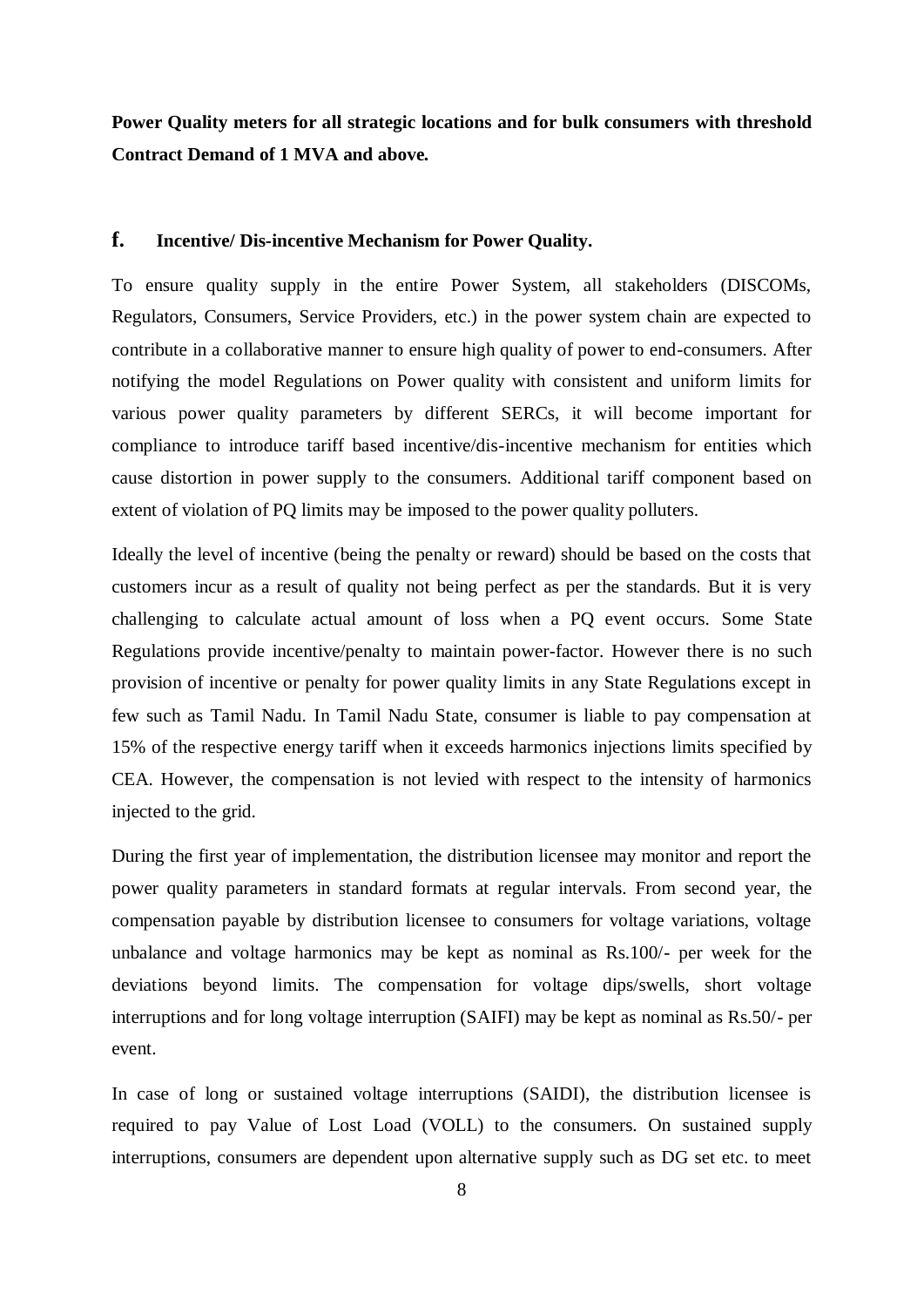its load requirements. On considering conservative level of supply security, Rs.3/- per kWh may be taken as marginal cost for ensuring uninterrupted supply. Therefore 5.0 paisa/minute/kW of contract demand may be taken as compensation for SAIDI violations. There may be situations, where it may be difficult to provide 24x7 power supplies. For example in few a States in India especially North Eastern States and in Hilly States such as Uttarakhand & Himachal Pradesh, the distribution system is being upgraded and strengthened to provide 24x7 power supply to the consumers. In such cases for the time being State Regulators may set different SAIFI/SAIDI limits based on system conditions in particular areas.

Further, for current harmonics injection by the designated customers, there is no benchmark available for level of compensation. Therefore we may consider the available benchmark of reactive energy charges and designated customers may be liable to pay compensation equivalent to the multiples of the reactive energy charges applicable at that time. The reactive energy charges vary from approximately 14 to 25 paisa per unit in different States across the country. The average rate works out to 20 paisa per unit. For the start, 50 paisa per unit (which is 2.5 times of average charge) may be levied on for the duration for which current harmonics was beyond the specified limits. In case of repetitive offenders who are not taking measures to reduce the level of current harmonics (which is measured in terms of total demand distortion) may be made liable to pay higher compensation progressively on each continued violation. When there is no improvement in power quality for 6 months such consumers may be served notice of dis-connection from the supply network and may be disconnected after approval of Commission. State Regulators may incorporate suitable provisions in the Regulations. From third year the State Regulators may implement an incentive or dis-incentive scheme based on its experience and specific system requirements.

It is noted that above discussed level of compensation is very nominal and for kick start of incentive/dis-incentive mechanism in model Regulations on Power Quality. And also compensations will be levied based on the violation of limits only and not on the intensity of the violations except for SAIDI index. It is recommended that the different SERCs may initiate a study in the first year of implementation to estimate the costs that customers incur as a result of poor power quality as per the standards and decide the compensations based on recommendations of the study.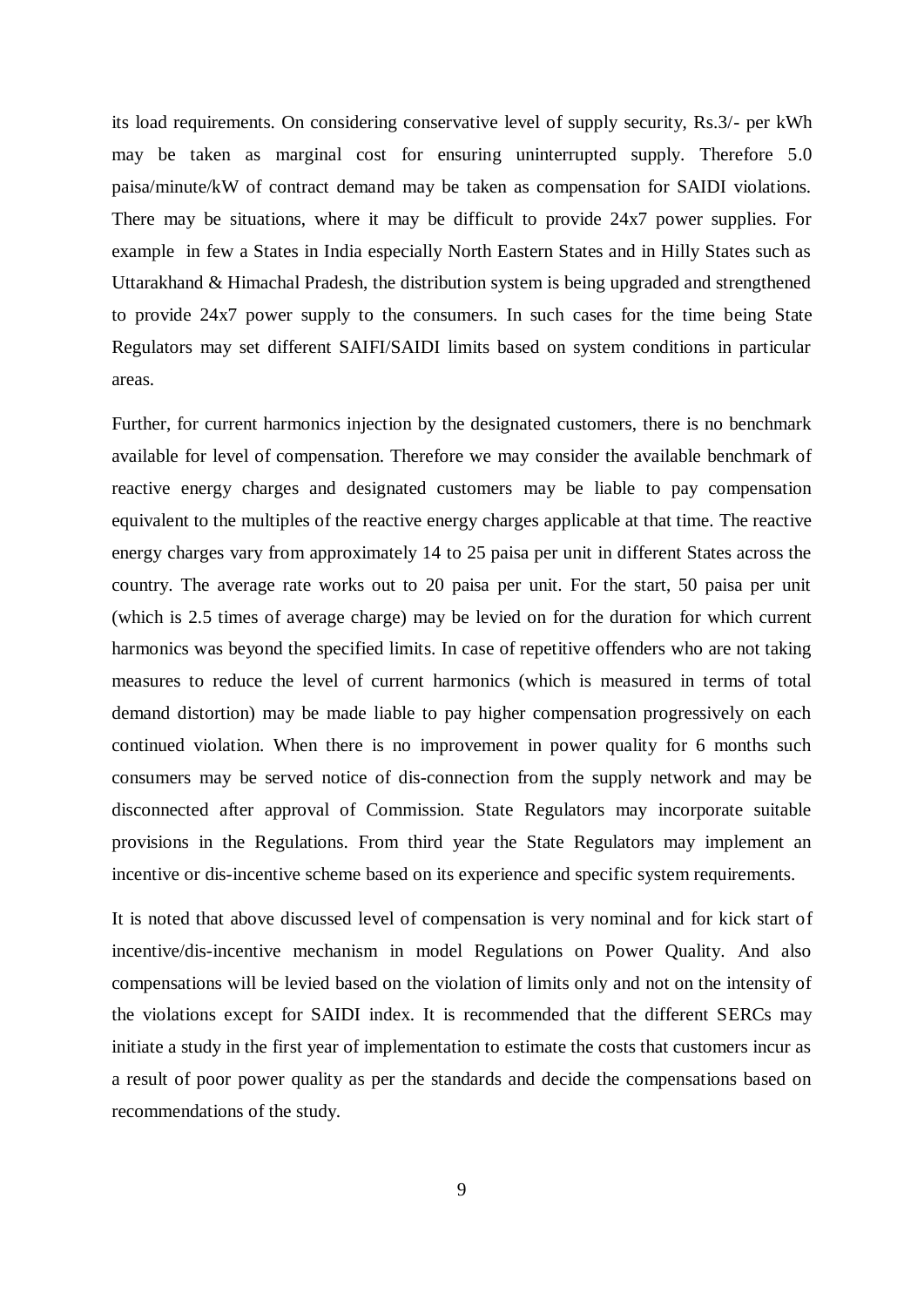The above compensation payable by distribution utilities should not be included in their ARR. The expenses incurred towards implementation and monitoring of power quality parameters by the distribution licensee may be considered in the ARR. Further distribution licensee should make efforts to improve power quality in their supply area by deploying devices such as filters or controllers etc. to mitigate power quality issues. The expenses incurred towards deploying these devices by the distribution licensee may be considered in the ARR.

**It has been recommended that incentive/dis-incentive mechanism may be implemented in a phased manner. In the first year after notification of model Regulations on Power Quality, the compliance of all specified power quality parameters are reported in prescribed formats at regular intervals to the Regulators and put in public domain by posting on the website of the distribution licensees. From the second year after notification of model Regulations, an incentive or penalty may be levied on the defaulters. SERCs may also implement the incentive/dis-incentive mechanism for identified industries earlier than start of second year (e.g. within 6 months) based on the system requirements. From the third year, based on the experience and specific system requirements, the SERCs may implement their incentive/dis-incentive mechanism.**

#### **g. Integration of Power Quality with Smart Grid Applications in Distribution.**

Smart Grid with two-way energy flows, connecting large and small, centralised and dispersed power sources poses a challenge in measuring & monitoring Power Quality. The incorporation of many decentralised electricity sources into the grid can cause deterioration of the power quality, and degradation of the grid's supply. The interactions between the many sources, and the multiple loads that draw power from the grid are highly complex and take place over an intricate network of distribution links. Together these have a high risk to the stability of the grid, with the potential to degrade the power quality of the supply from the grid, cause higher losses in the grid and may cause malfunctioning of equipment connected to the grid.

The Smart Grid is essential for successful uptake of renewable electricity generation and to support a low carbon future. However, it needs substantially good measurements related to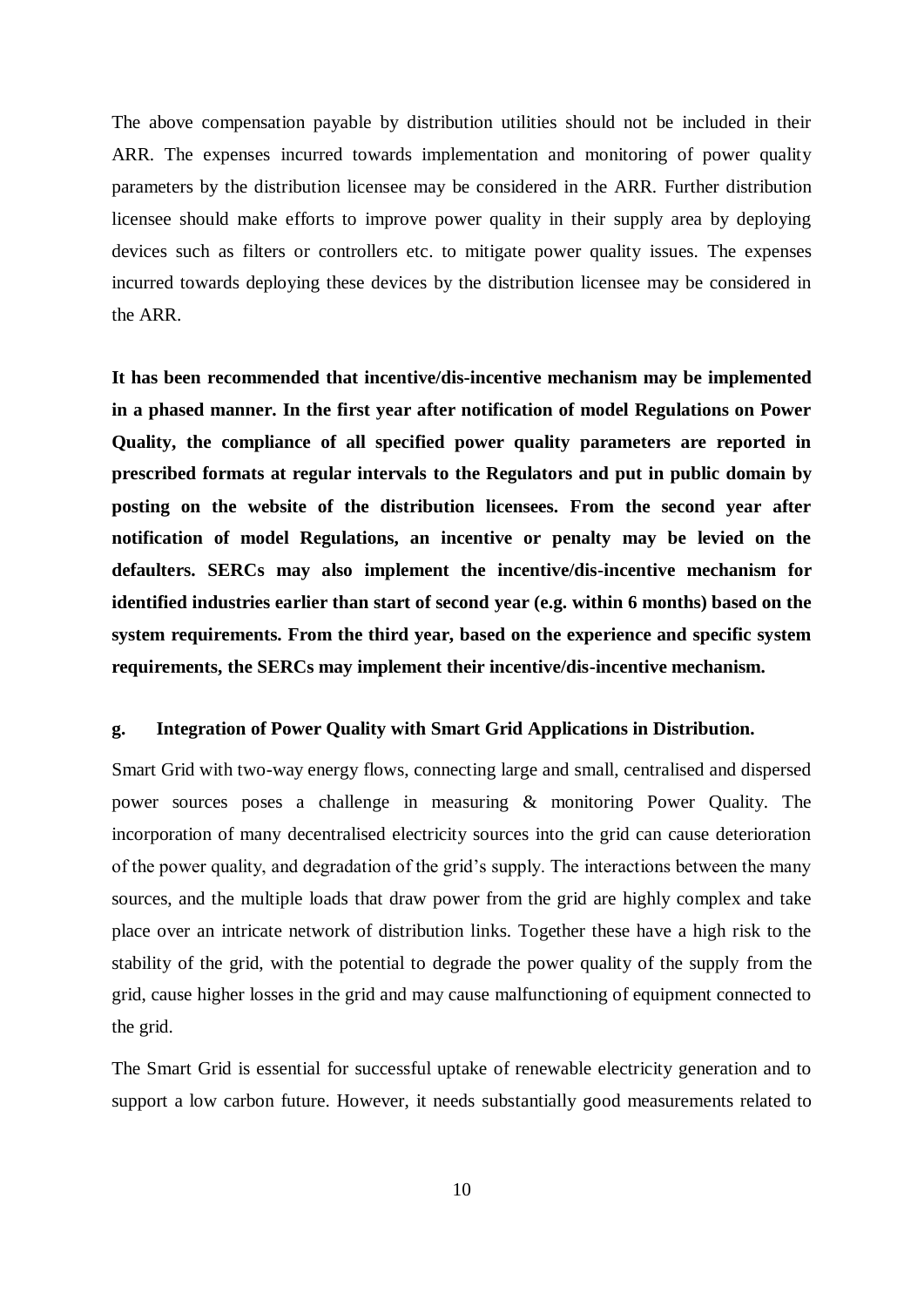power quality and network stability to ensure the quality and reliability of the electricity supply.

**It has been recommended that power quality may also be integrated with the smart grid application for a more reliable smart grid and promote adoption of technologies such as advanced power quality meters, wide-area power quality measurement, power quality enhancement devices for system component and sensitive loads that can provide fast diagnosis and correction of PQ disturbances. The power quality measurement for smart grid may be further extended for grid intelligence as part of the Power Quality Regulations.**

#### **h. Power Quality Database.**

A more elaborative power quality database is essential, as the demand for electricity and electronic devices has increased. PQ databases and Characterisation of loads can be used to provide the equipment specifications and guidelines, identifying which are most susceptible to PQ variations and informing manufacturers accordingly. Moreover, the database can also be used for accurately analysing the causes of recorded disturbance and finding appropriate solutions based on set PQ standards.

**It has been recommended that SERCs may fix the responsibility to maintain the PQ database by the distribution licensee or bulk consumers, as the case may be, for a sufficiently long period. The distribution companies must ensure the data security and the data should only be used for identified purpose and should not be transferred to any other person without the consent of the specific consumer.**

#### **i. Recommendation 9: Trainings in the area of Power Quality and customer awareness**

For effective implementation of PQ regulation, target DISCOM engineers should be trained in PQ area regularly. Further, in order to strengthen the employees, end-users should run technical training programs continuously to give enough training and knowledge to its employees. Training will encourage employees to find specific techniques for resolving PQ issues across the power systems. Educating the staff and engineers through workshops and seminars is crucial; such activities should promote familiarity with PQ definitions and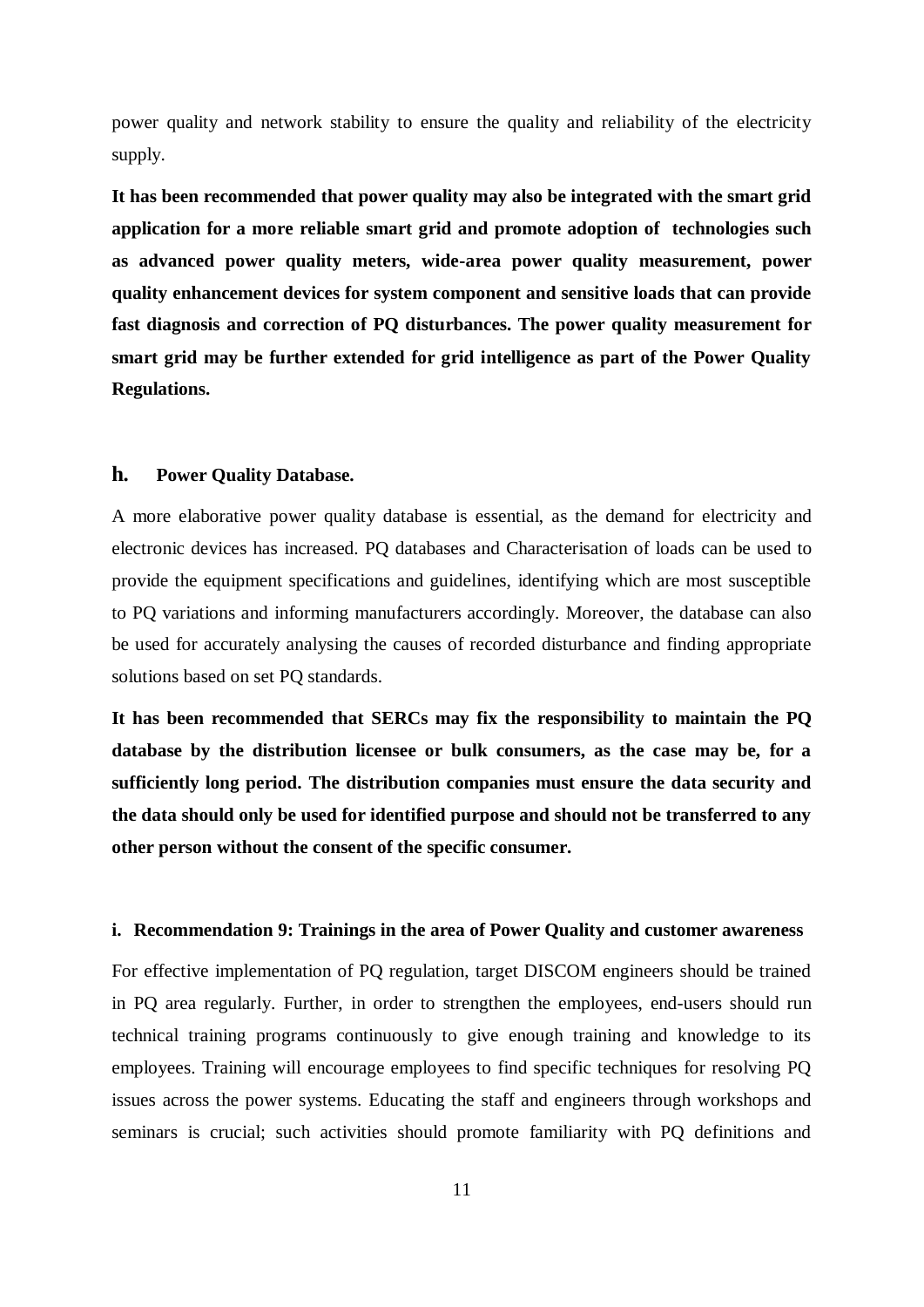disturbances. During the meeting, representative of BIS informed the Sub-Group that in IS 16102- Part 2, specific norms of electrical parameters for LED lamps have been specified. However, the same is a voluntary standard. It was requested that BIS may consider making the standard mandatory. It is suggested that distribution licensee should make the customer aware for using only BIS compliant electrical appliances/equipment.

**It has been recommended that regulatory framework may specify the training requirements for effective implementations of the PQ standards and Regulations. The distribution companies should carry out customer awareness programmes and explain the customers about effects of poor power quality.**

#### **j. Power Quality Audits.**

While Energy Efficiency (EE) has already caught industry attention, it will be appropriate to build improved PQ awareness and services together with EE audits and ESCO services. A PQ audit identifies possible threats that may impact PQ. It will be worthwhile to review and further specify PQ parameters, together with EE rating for standard industrial equipment and energy management solutions.

To start with, accredited agency may be entrusted to do third party auditing. The existing Energy Auditor can also add PQ audits and further strengthen performance guarantees in their services portfolio. Further, a pool of nationally accredited PQ auditor merged under Energy Auditor scheme of BEE can be created, which in turn, may give accreditations. Auditing fee may be fixed by respective SERCs.

**It has been recommended that the regulatory framework should introduce the compliance audit of PQ parameters by Independent agency. The power quality parameters should be published for awareness of the public and also ensures the stakeholders engagement through feedback system. The distribution company shall carry out 100% audit by itself once a year and 5% random audit by the independent agency and shall file the audit report along with ARR truing up petition.**

## **4. Model Power Quality Regulations-Salient features**

a. The scope of these Regulations is to specify the main characteristics of power quality of electrical supply at point of common coupling (PCC) or at supply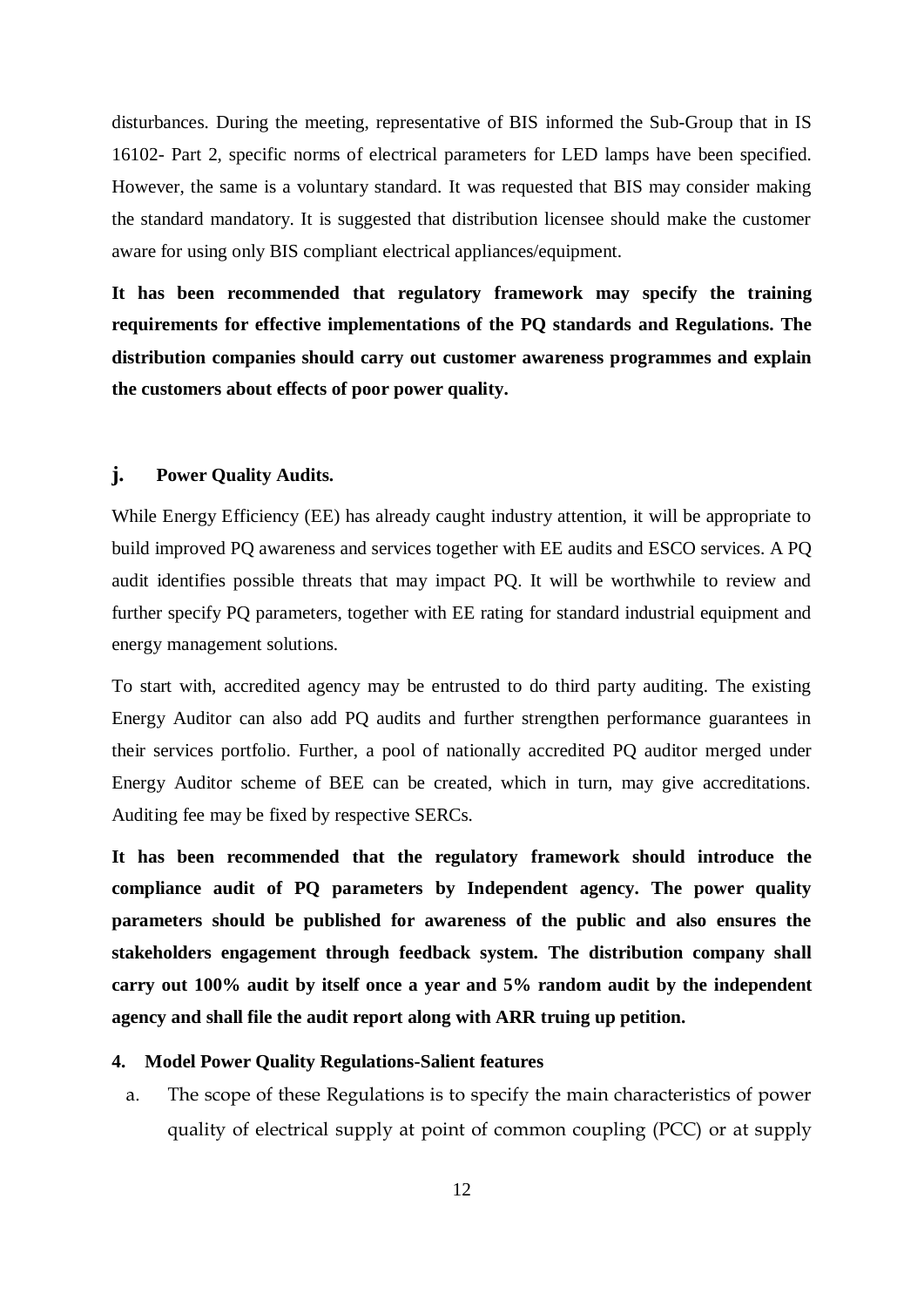terminals of Customers in distribution system.

- b. The characteristics of power quality of electrical supply considered in these Regulations to be controlled by distribution licensee are:
	- Supply voltage variations
	- Supply voltage flicker
	- Supply voltage unbalance
	- Supply voltage dips and swells
	- Supply voltage harmonics
	- Supply Interruptions
- c. The characteristic of power quality of electrical supply considered in these Regulations to be controlled by designated customers is Current harmonics
- d. The designated customers shall be liable to pay compensation for injecting current harmonics in to the supply system beyond the specified limits as given in Table below. In case the designated customer does not take measures to reduce the level of current harmonics (which is measured in terms of total demand distortion), he shall be made liable to pay higher compensation progressively on each continued violation as decided by the Commission separately. When there is no improvement in power quality even after 6 months, such consumers shall be served notice of dis-connection from the supply network and shall be disconnected after approval of the Commission.
- e. The compensation is payable or receivable by distribution licensee depending on cause of deterioration of power quality. Such compensation shall not be claimed in ARR by distribution licensee and further the compensation received by the distribution licensee from the designated customers shall be utilized only on the measures taken to improve power quality such as installation of filters, controllers etc.;

## **5. Conclusions**

Model Regulations on Power Quality are needed which define the power quality indices, roles and responsibilities of various entities, Standards/limits to be followed,